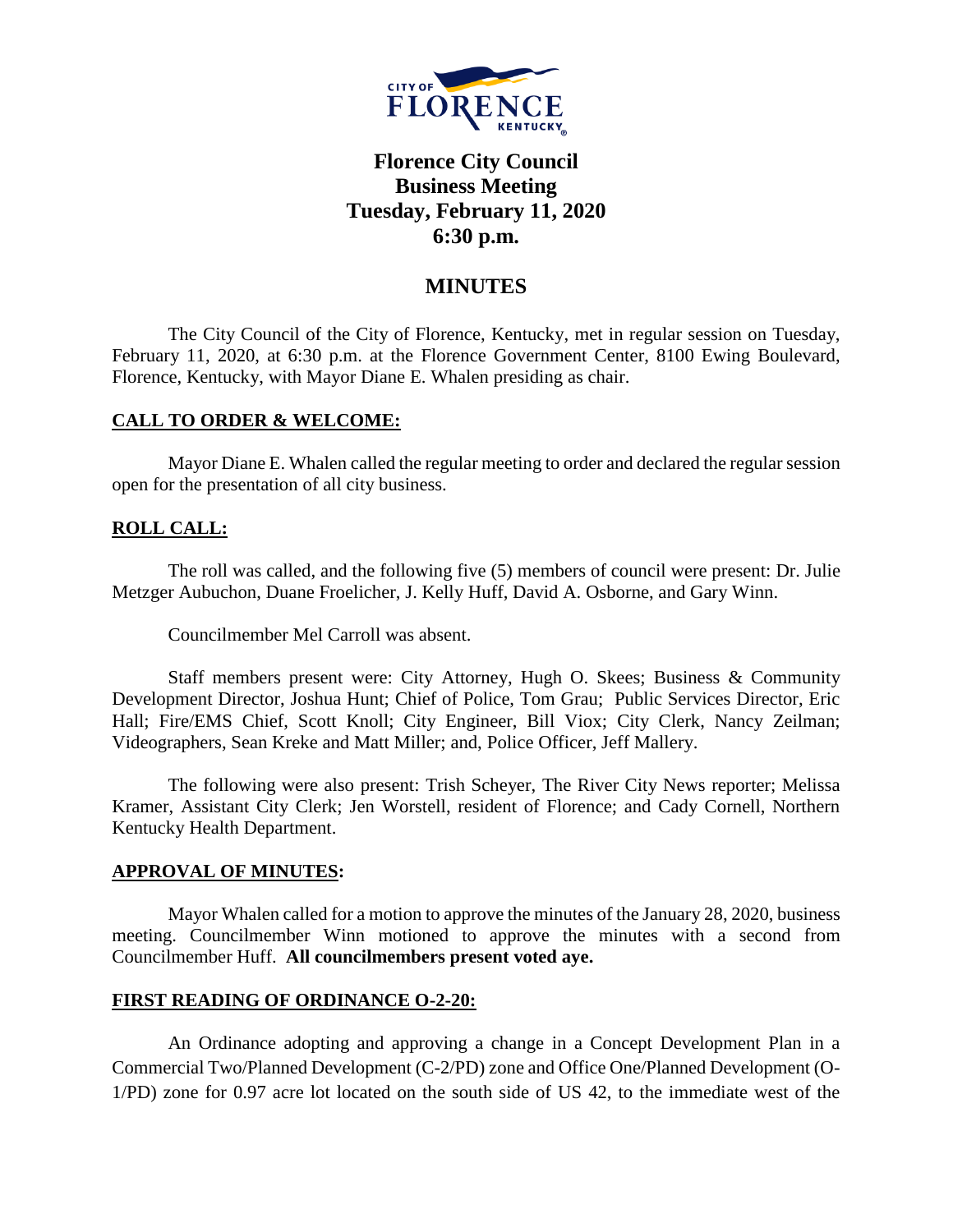Florence City Council Minutes: Tuesday, February 11, 2020

property at 8741 US 42 and immediate east of the property at 8755 US 42, Florence, Kentucky, to allow a multi-tenant commercial building. (Ken Butler/Jimmy Johns)

Mayor Whalen called for a motion to approve the first reading of Ordinance O-2-20. Councilmember Huff motioned to approve, with a second from Councilmember Winn. **All councilmembers present voted aye.** 

#### **FIRST READING OF ORDINANCE O-3-20:**

An Ordinance adopting and approving a change in a Concept Development Plan in an Industrial One/Planned Development/Houston Donaldson study corridor overlay (I-1/PD/HDO) zone for an approximate 2.8 acre site located at 5 Spiral drive, Florence Kentucky, to allow modifications, sales, and service of vehicles and equipment for the mobility challenged. (Mobility Works)

Mayor Whalen called for a motion to approve the first reading of Ordinance O-3-20. Councilmember Aubuchon motioned to approve, with a second from Councilmember Froelicher. **All councilmembers present voted aye.** 

#### **FIRST READING OF ORDINANCE O-4-20:**

An Ordinance providing for a credit of occupational license fees for new employees as part of an economic development project by Leancor, LLC, under the Kentucky Business Investment Program.

Mayor Whalen called for a motion to approve the first reading of Ordinance O-4-20. Councilmember Osborne motioned to approve, with a second from Councilmember Winn. **All councilmembers present voted aye.** 

### **MAYOR'S REPORT:**

- The Florence Aquatic Center Membership can be purchased at a 15% discount through April 30, 2020. More information is available at [florence-ky.gov.](http://www.florence-ky.gov/)
- There will be a Presidents Day display in the lobby of the Florence Government Center on Monday, February 17, 2020.
- Citizens Police Academy begins on March 11, 2020. The class will be held every Wednesday for eight weeks from 6:30 p.m.–9:30 p.m. The program teaches citizens the daily duties and functions of the police department. Applications are available online.
- Florence Community Band will present its American Faces Concert on Monday, March 9, 2020 at 7:00 p.m. The concert will be held in the lower level of the Florence Government Center.
- Youth in Government will begin in March. The students will be educated on the duties of each department and how it fits into the infrastructure of the City. Youth in Government Night will be held on Tuesday evening, March 10, 2020, 5:00 p.m.

– 6:30 p.m. and is open to students of all ages that may not have the opportunity to visit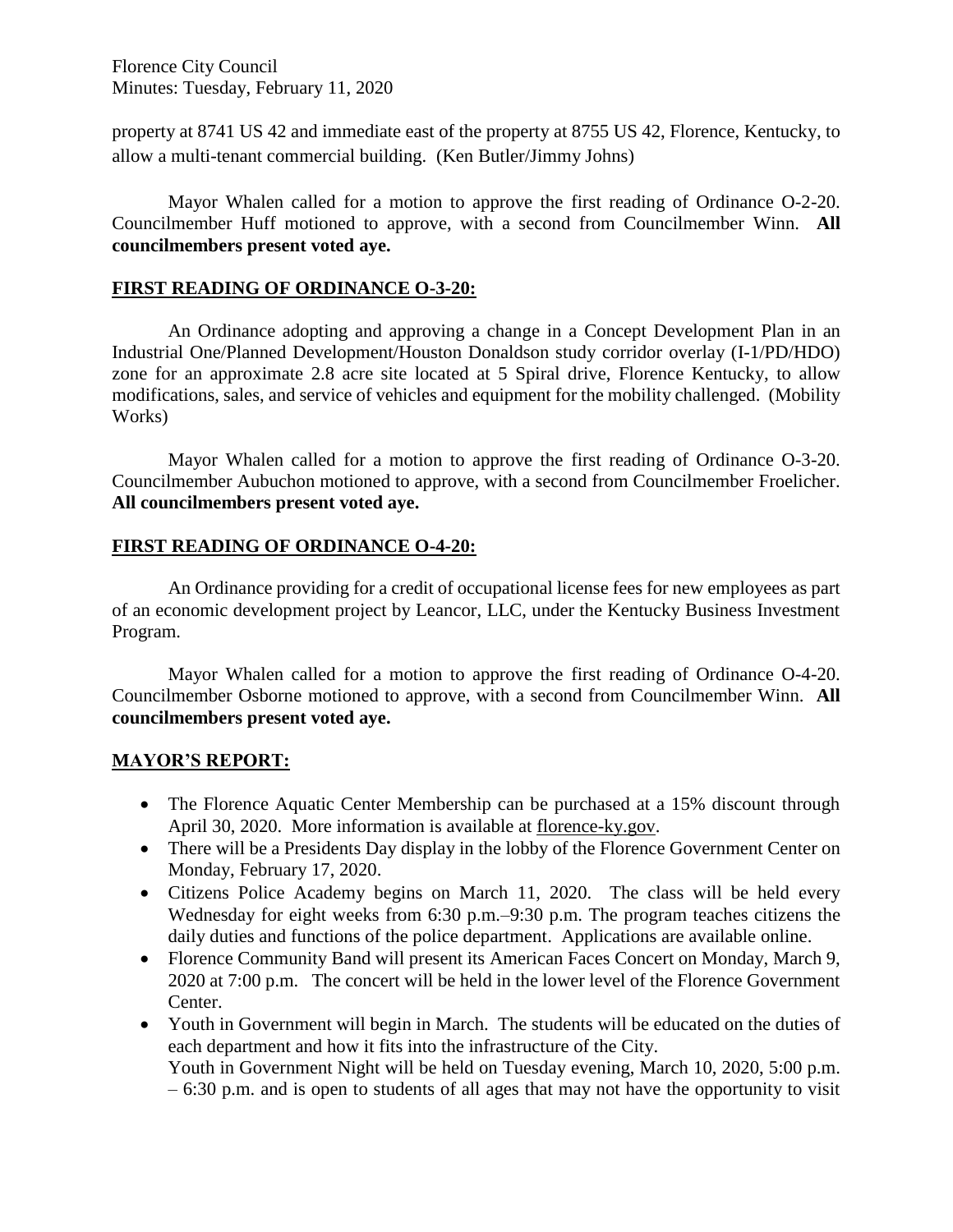during the week. The event will be held in the lower level of the Florence Government Center.

• The Safe Sitter program will be held on April 7, 2020 at the Florence Government Center. Visit florence-ky.gov for registration and details.

### **RECOGNITION:**

Mayor Whalen asked if any of the following desired recognition:

Department Heads:

Fire/EMS Chief, Scott Knoll:

The Fire/EMS Department has a new fire truck which began service within the city last week and has already undergone plenty of runs. Chief Knoll thanked the Mayor, city council, and the city for the continued support of their department.

Chief of Police, Tom Grau:

Chief Grau did not desire recognition.

Public Services Director, Eric Hall:

Eric Hall, Public Services Director, reported the following:

New Street Improvements for the Spring – Manderley Street, Berkley Street, Shaun Alexander Way; Julia and Ann Street; all will be asphalt overlays Street Improvements in front of Value City and the Morris Furniture Intersection Water Main Improvements on Dell

Councilmember Winn encouraged all to attend "Linking Together" the 3<sup>rd</sup> Annual Youth Mental Health Summit which will be held on February 28, 2020 6:00-9:00 p.m. and February 29, 2020, 8:00 a.m.-2:00 p.m. at Florence Baptist Church. The cost of the event is \$35.00.

Councilmember Aubuchon was concerned with the potholes on Dixie Highway. Mayor Whalen explained that Dixie Highway was a state road and the responsibility of the Kentucky Transportation Cabinet. Mayor Whalen advised everyone it is important to report potholes to the Kentucky Transportation Cabinet. There is also information on the Kentucky Transportation Cabinet website. If you have any issues with city maintained roads, please call the city for information.

Audience:

No recognition requested from the audience.